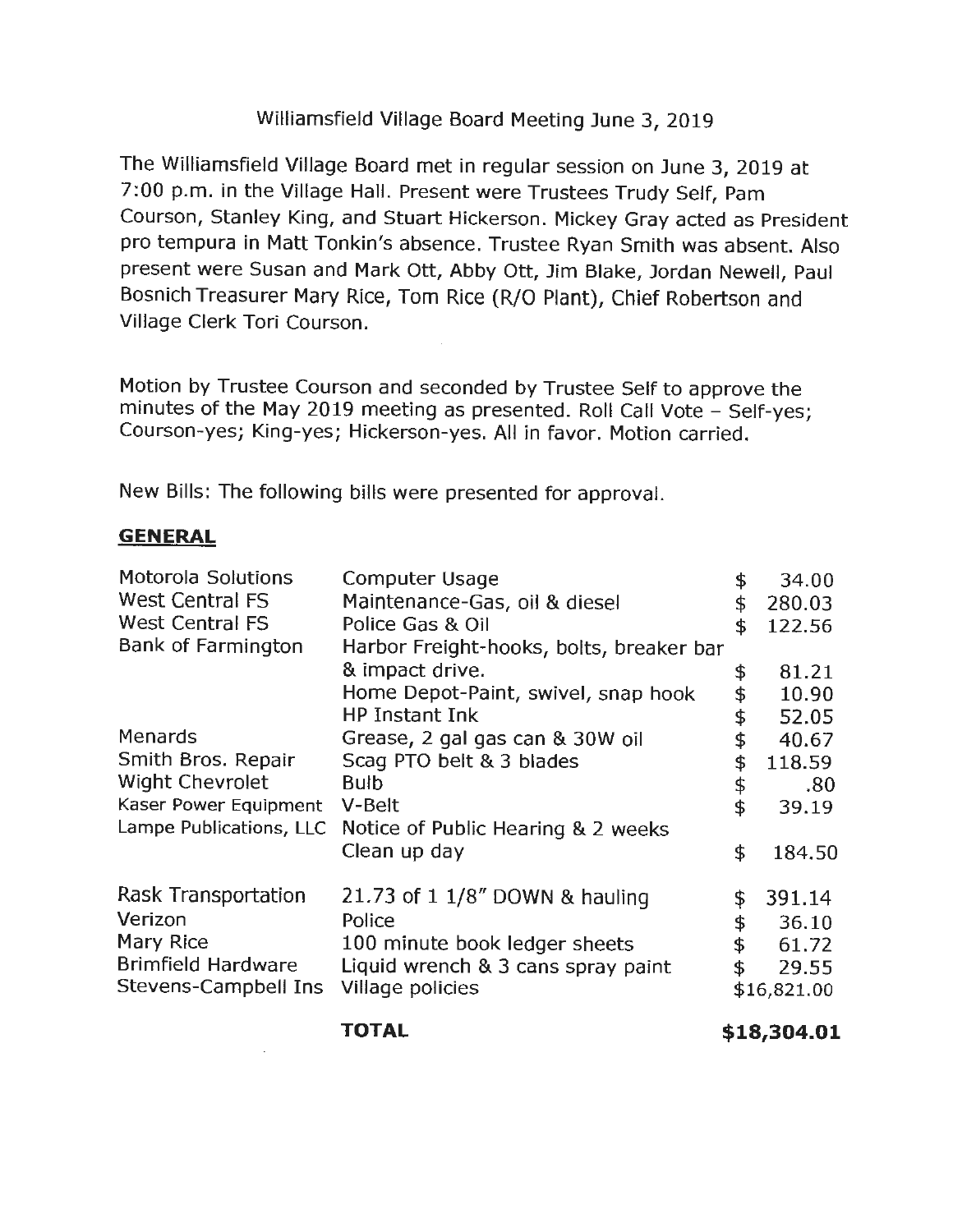## **OPERATION & MAINTENANCE**

| <b>PDC Laboratories</b>                        | <b>Testings</b>                                               |    | \$103.50   |
|------------------------------------------------|---------------------------------------------------------------|----|------------|
| <b>Brimfield Hardware</b>                      | Weed & grass killer                                           | S. | 17.99      |
| <b>IRWA</b>                                    | Membership                                                    |    | \$299.50   |
| American Water Chemicals 100 Cartridge Filters |                                                               |    | \$953.94   |
|                                                | Bruner, Cooper & Zuck Inc Engineering Fees-Water Main Replace |    | \$4,282.37 |

### **TOTAL** \$ **5,657.30**

Motion by Trustee Courson and seconded by Trustee Self to approve the new bills as presented. Roll Call Vote - Self-yes; Courson-yes; King-yes; Hickerson-yes. All in favor. Motion carried.

Trustee Gray reviewed financial statements for the month. All were in order. Motion by Trustee Courson and seconded by Trustee Self to approve the financial statements. Roll Call Vote - Self-yes; Courson-yes; King-yes; Hickerson-yes. All in favor. Motion carried.

Public Comment: Paul Bosnich stated he received a warning letter for failure to pay for his new culvert that was installed at his home. He stated he was making payments with his water bill. Treasurer Mary Rice is going to look into it and get back to him.

Correspondence: NA

Street Report: Trustee King stated there was a ditch dug near 180 in front of a resident's home to hopefully help with water drainage and flow. Trustee King is hoping to get a tile installed in the newly dug ditch. Gravel was spread in alleys to fill pot holes.

Police Report: Chief Robertson has been working on unsightly properties.

The following calls for service were handled by the police department for the month of May:

| (2) Person down      |
|----------------------|
| Harassment by phone  |
| <b>Well Check</b>    |
| <b>ATV Complaint</b> |
| <b>Trespass</b>      |
| Alarm                |

Medical Report on file No Report Unable to locate Problem solved Bank (false alarm)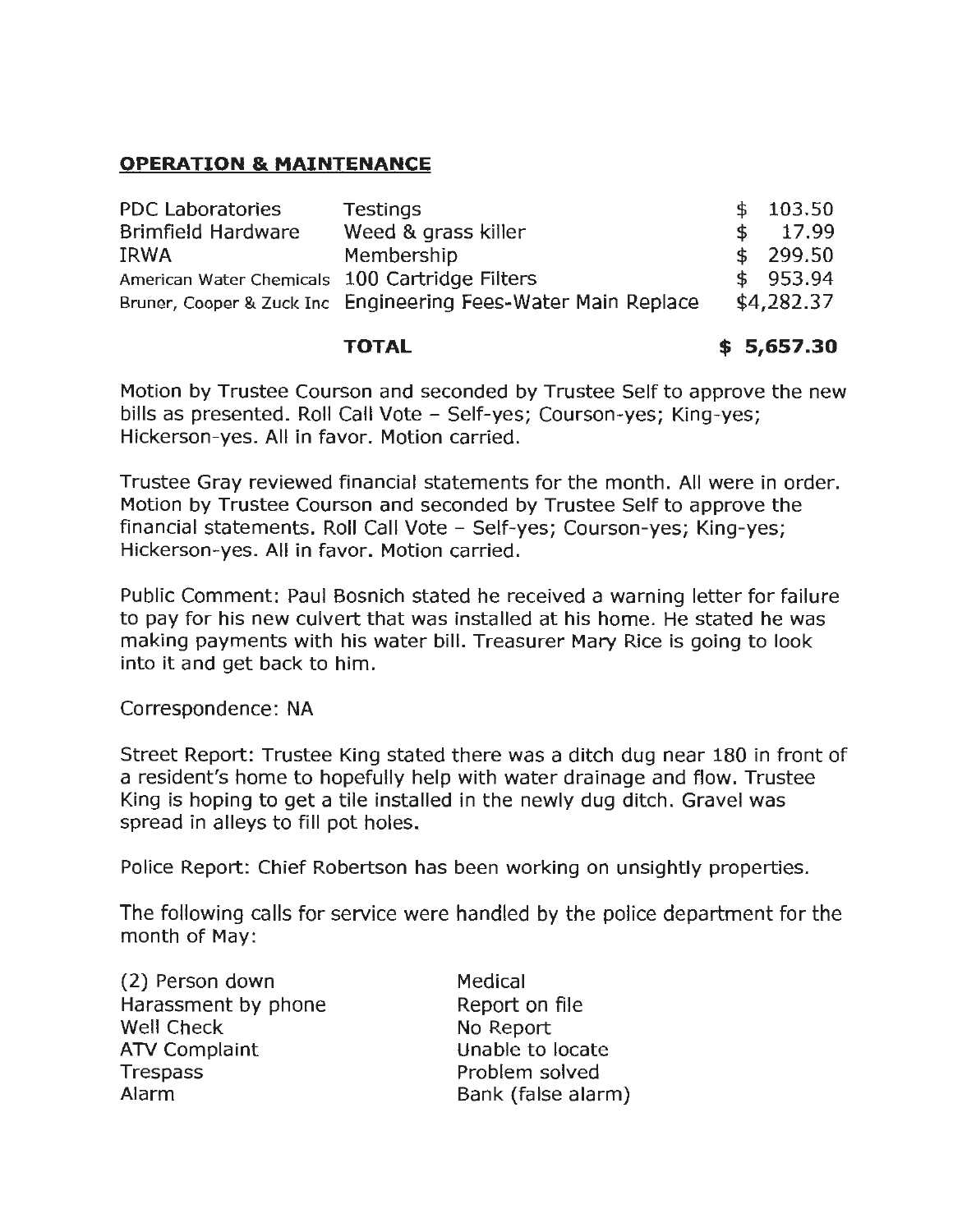## **Citations issued in May:**

| Violations                  | Citations | Warnings |
|-----------------------------|-----------|----------|
| Seatbelt                    |           |          |
| Speeding                    |           |          |
| Disobeyed Stop Sign         |           |          |
| <b>Ordinance Violations</b> |           |          |
| Other                       |           |          |

Park Report: Trustee Courson stated Doubet-Benjamin Park continues to be busy with activity. The work day for June 1 was cancelled, they needed to mulch but are unable to drive trucks through the park due to the rain and it was too damp to paint the mini golf hut. The Spoon River Shoot Out disc golf tournament will be held on June 9 starting at 10:00 am; Double Take will be cooking brats for lunch.

Water Report: Tom Rice stated the roof is done on the new water building, they will start painting soon and a wall heater will need to be installed before winter.

Maintenance Report: Trustee King stated they have been mowing when they are able to because of the rain. There were 3 sidewalks leveled and Trustee King will make a list of more sidewalks to be leveled and a few streets that can be filled in to level. The Paint and Electronic Recycle Day on June 1 was successful. Rich Meridith fixed the drinking fountain at Doubet-Benjamin Park. Rita Kress had the sidewalk replaced near Caldwell Cottage; the sidewalk was damaged while tearing the house down.

Old Business: A Public Hearing had been held at 6 p.m. on June 3, 2019 to allow the public to present any testimony they may have pertaining to the property exchange between the Village and Mark and Susan Ott. Jordan Newell representing the Village from Massie & Quick, LLC stated the next step is to have the Board members pass Ordinance 2019-04 An Ordinance Authorizing the Exchange of Municipal Real Estate. Motion by Trustee Hickerson and seconded by Trustee King to pass Exchange of Property Ordinance. Roll Call Vote - Self-yes; Courson-yes; King-yes; Hickerson-yes. All in favor. Motion carried. Jordan stated the an Exchange of Real Estate Deed will need to be signed by Mark and Susan Ott, President Tonkin and Clerk Tori Courson.